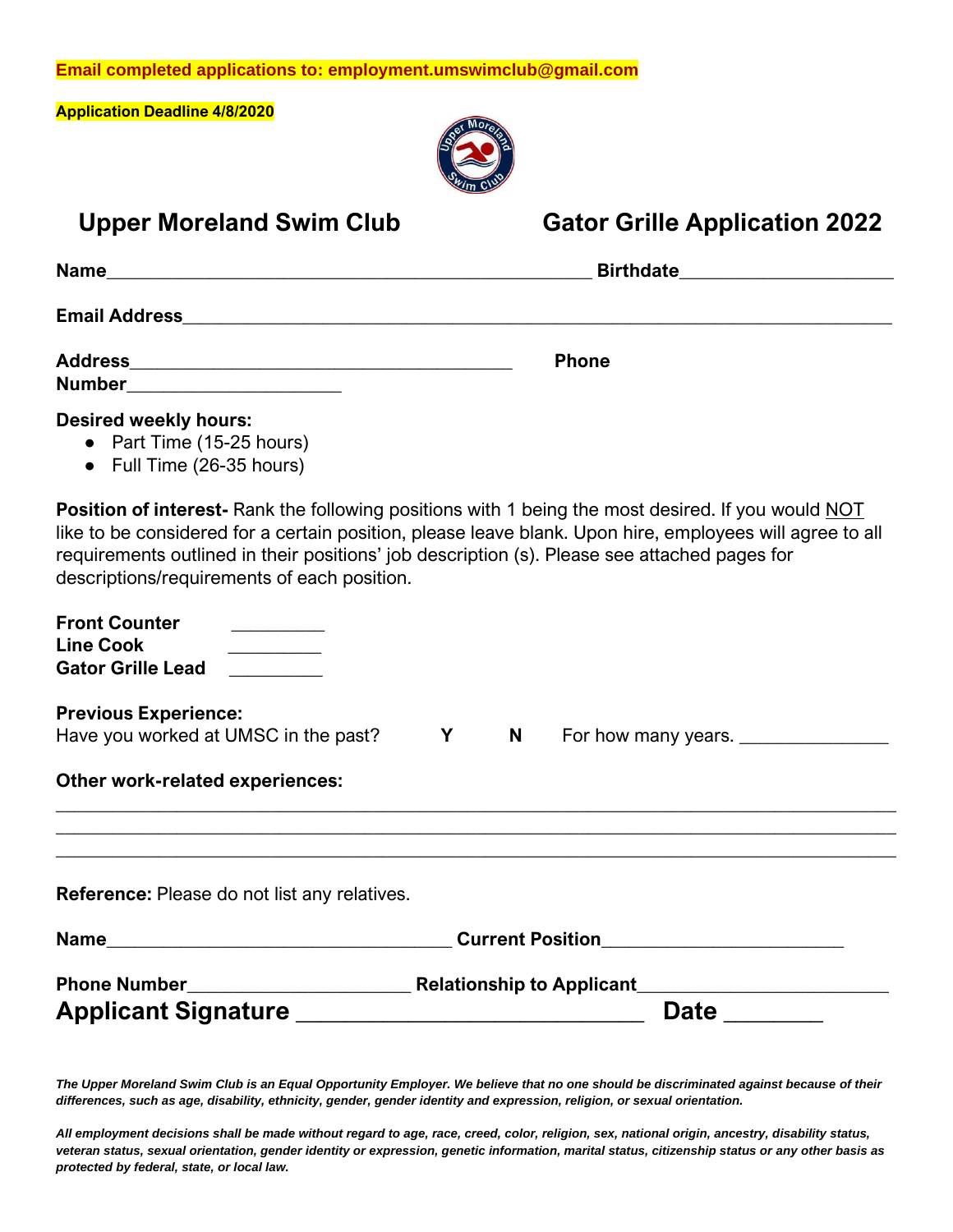

# **Upper Moreland Swim Club Gator Grille Line Cook**

# **Minimum Qualifications**

- Completion of Criminal Record Check and a Child Abuse History clearance; must be presented before Opening day.
- 15 years of age by Memorial Day
- Preferred ServSafe Certified by Memorial Day 2022, but will allow additional time if needed to complete

## **Physical Demands**

- Ability to react to emergency situations with quick movements, strenuous activity, and, on occasion, assist or lift persons in distress of varying weights.
- Required to remain alert to dangerous situations while sitting, standing or walking for various lengths of time outside during summer months (Memorial Day- Labor Day)
- Ability to lift/carry up to 50 pounds with the help of a cart/wagon

# **Duties and Responsibilities**

- Punctual, reliable, and responsible
- Problem solving and quick decision-making abilities
- Available to work a variety of hours, days, and shifts, including weekends and holidays
- Dress and appearance are consistent with UMSC standards.
- Communicate effectively and professionally with co-workers and supervisors
- Communicate and enforce all UMSC and pool policies and rules in a personable and professional manner
- Communicate effectively and professionally with staff about rotation and assure that staff members are adhering to rotation and receiving appropriate breaks
- Attend and participate in orientation and regular in-service training
- Knowledge of on-site protocols, operational procedures, and safety policies
- Knowledge of protocols for providing on-site medical assistance
- Recognize and respond effectively in emergency situations by activating the Emergency Action Plan (EAP)
- Maintain and organize inventory utilizing the first in, first out method
- Ability to remain calm under pressure and prioritize needs
- Responsible for ensuring all areas of the kitchen, food prep and storage areas are clean and properly sanitized
	- Washing dishes and cooking equipment
	- Cleaning floors
	- Sanitizing countertops and cutting boards
	- Maintaining all areas to health code standards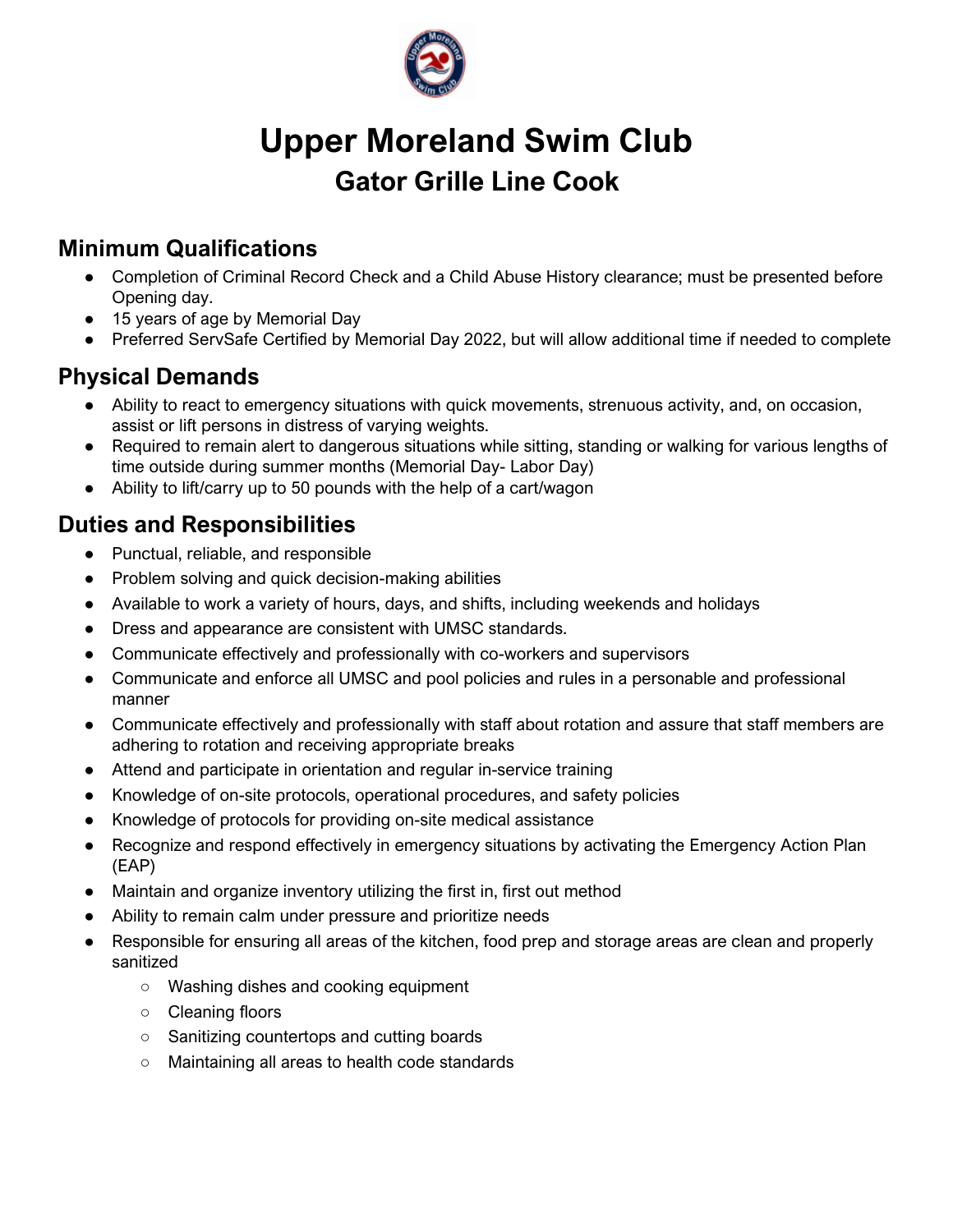

- Responsible for ensuring the outside of Gator Grille are clean and presentable to meet UMSC expectations
- Learn the menu and have knowledge of the food and drinks offered
- Maintaining a clean and professional appearance
- Possess basic knife handling skills as required during food preparation (Continuation of Gator Grille Lead)
- Preparation of meats, poultry and other food items for cooking utilizing kitchen equipment
- Operation of kitchen equipment (grill, fryers, ovens, etc...)
- Disposal of trash in the dumpster on a regular basis and maintaining clean trash cans
- Adhere to COVID policies and standards as outlined in the UMSC COVID protocols and procedures
- Reports to Gator Grille Lead(s)

#### **Job Summary**

The Line Cook is in charge of preparing food and setting up other necessary supplies. They make sure everything has been set up correctly before starting work. They use specialized kitchen tools to prepare essential ingredients and create a finished product. The Line Cook will report directly to the Lead with any suggestions, concerns, or feedback.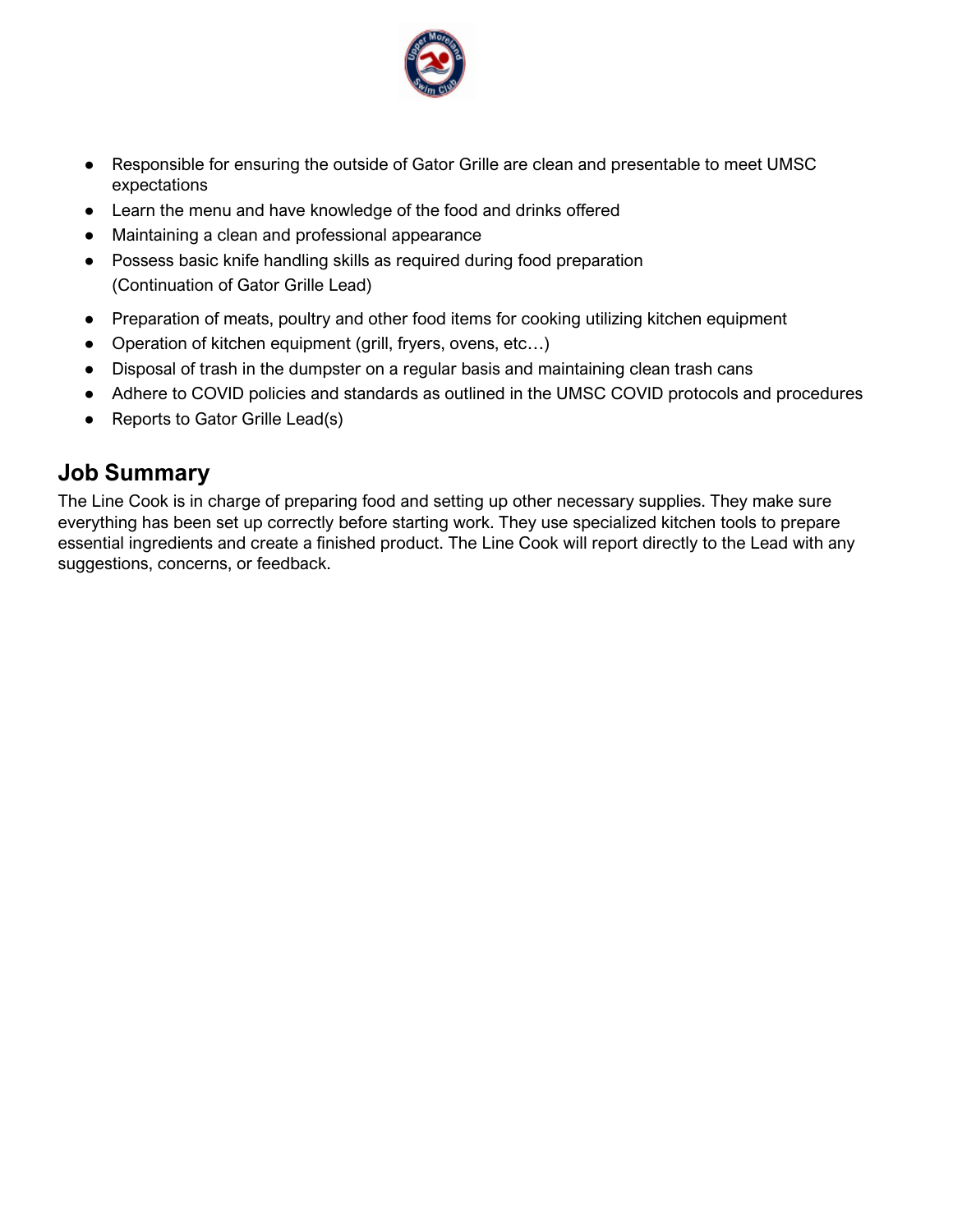

# **Upper Moreland Swim Club Gator Grille Lead Part time OR Full time**

### **Minimum Qualifications**

- Completion of Criminal Record Check and a Child Abuse History clearance; must be presented before Opening day.
- 18 years of age by Memorial Day
- Preferred ServSafe Certified by Memorial Day 2022, but will allow additional time if needed to complete

## **Physical Demands**

- Ability to react to emergency situations with quick movements, strenuous activity, and, on occasion, assist or lift persons in distress of varying weights.
- Required to remain alert to dangerous situations while sitting, standing or walking for various lengths of time outside during summer months (Memorial Day- Labor Day)
- Ability to lift/carry up to 50 pounds with the help of a cart/wagon

#### **Duties and Responsibilities**

- Punctual, reliable, and responsible
- Problem solving and quick decision-making abilities
- Available to work a variety of hours, days, and shifts, including weekends and holidays
- Dress and appearance are consistent with UMSC standards.
- Communicate effectively and professionally with co-workers and supervisors
- Communicate and enforce all UMSC and pool policies and rules in a personable and professional manner
- Communicate effectively and professionally with staff about rotation and assure that staff members are adhering to rotation and receiving appropriate breaks
- Attend and participate in orientation and regular in-service training
- Knowledge of on-site protocols, operational procedures, and safety policies
- Knowledge of protocols for providing on-site medical assistance
- Recognize and respond effectively in emergency situations by activating the Emergency Action Plan (EAP)
- Manages delegation of daily tasks and supervises completion
- Knowledge and ability to follow opening and closing procedures for the Gator Grille
- Oversight of gator grille personnel and overall operations
- Maintain and organize inventory utilizing the first in, first out method
- Ability to remain calm under pressure and prioritize needs
- Responsible for ensuring all areas of the kitchen, food prep and storage areas are clean and properly sanitized
	- Washing dishes and cooking equipment
	- Cleaning floors
	- Sanitizing countertops and cutting boards
	- Maintaining all areas to health code standards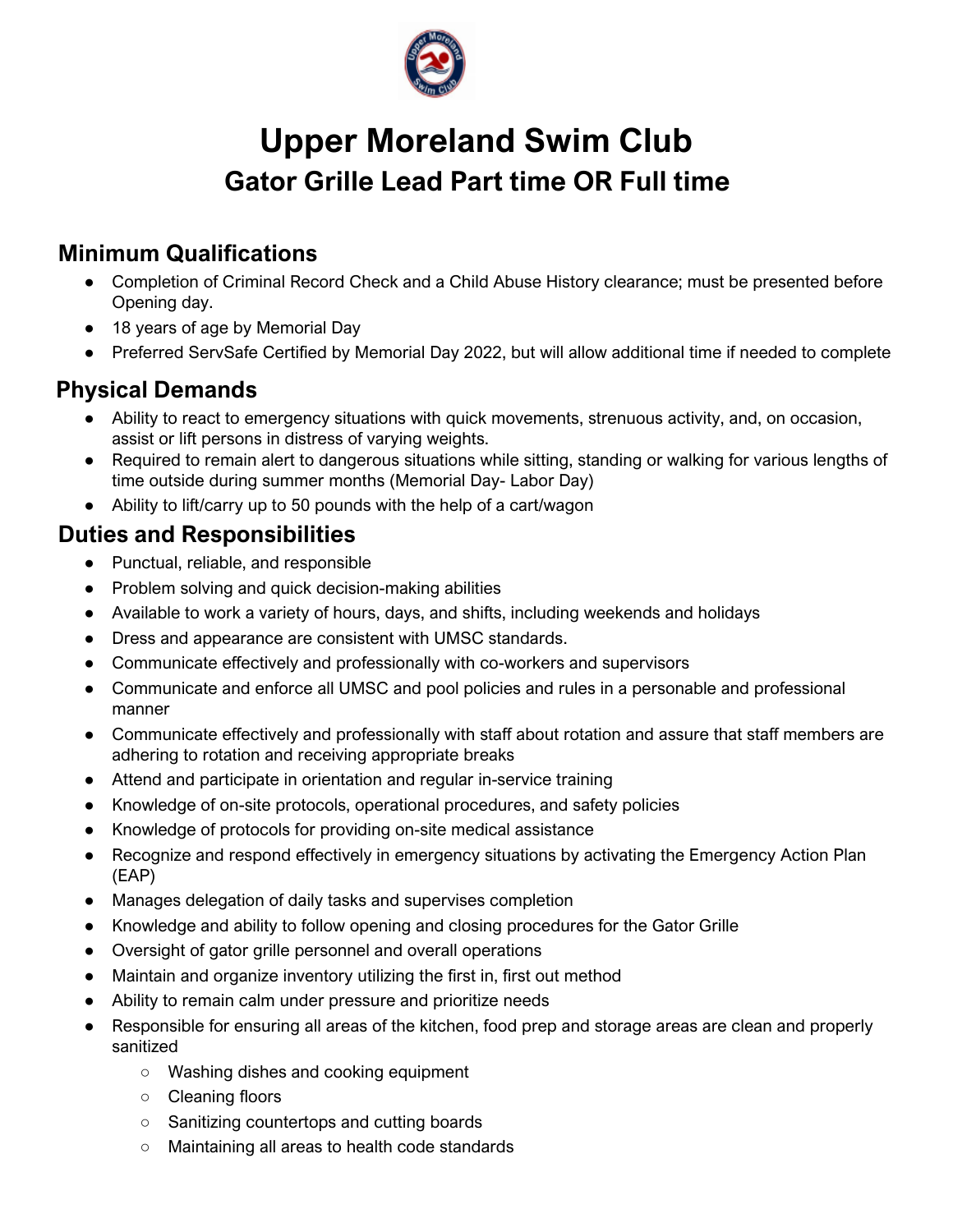

- Responsible for ensuring the outside of Gator Grille are clean and presentable to meet UMSC expectations
- Learn the menu and have knowledge of the food and drinks offered
- Maintaining a clean and professional appearance
- Ability to conduct cash or credit card transactions with customers
- Retrieve and count cash from the business day for daily deposits
- Possess basic knife handling skills as required during food preparation
- Preparation of meats, poultry and other food items for cooking utilizing kitchen equipment
- Operation of kitchen equipment (grill, fryers, ovens, etc...)
- Disposal of trash in the dumpster on a regular basis and maintaining clean trash cans
- May be asked to travel for product pickup from various vendors
- Adhere to COVID policies and standards as outlined in the UMSC COVID protocols and procedures
- Reports to Board of Director Snack Stand Committee Lead.

#### **Job Summary**

The Lead will be responsible for the daily operation of the Gator Grille. They direct staff to ensure that the members have a great experience and are satisfied with their experience. The lead will be ensuring all equipment is maintained, cleaning and safety protocols and procedures are followed, maintain appropriate inventory and ensuring all scheduling is complete in advance.